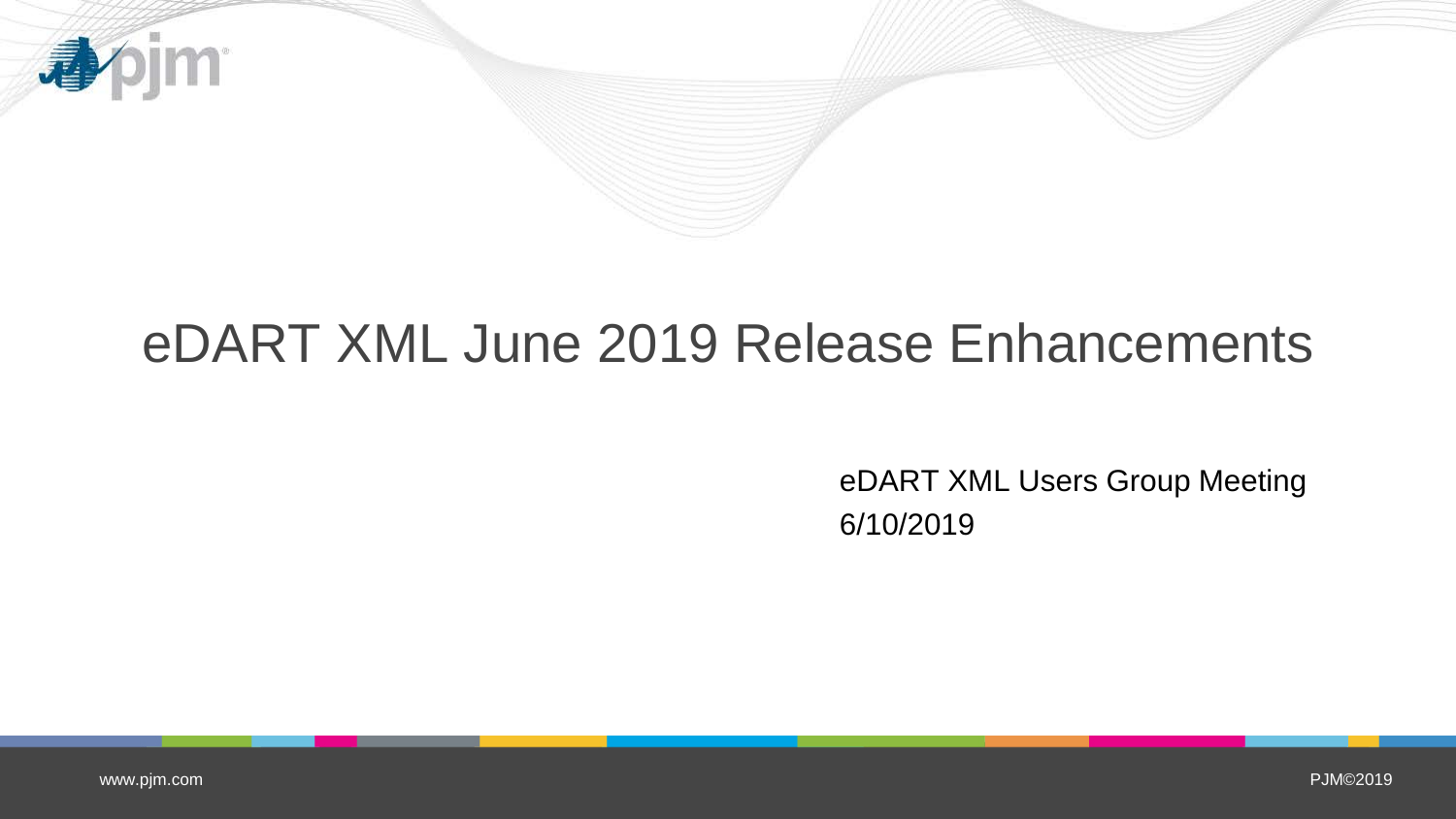

Production release of June enhancements scheduled for Wednesday, June 26<sup>th</sup>.

– eDART will be unavailable from 19:00 to 02:00 on Thursday, June 27th.

Sandbox release scheduled for Tuesday, June 11<sup>th</sup>.

*Maintenance outage scheduled for eDART from 19:00 today to 03:00 tomorrow, Tuesday, June 11th.* 

看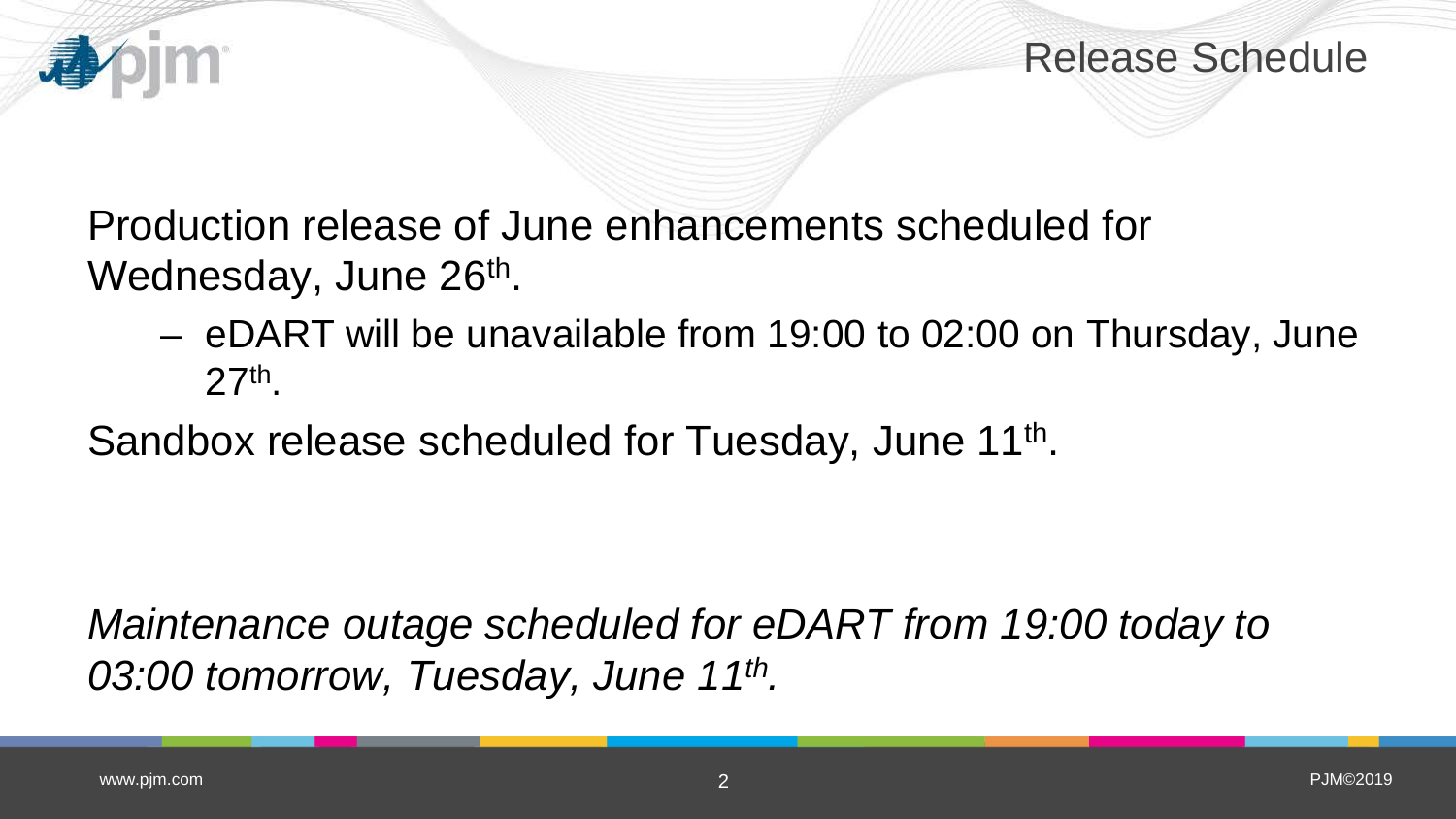

- **General Discussion Topics**
- Generation Related Enhancement
- Transmission Related Enhancements
- Question and Answer Resolution Session

看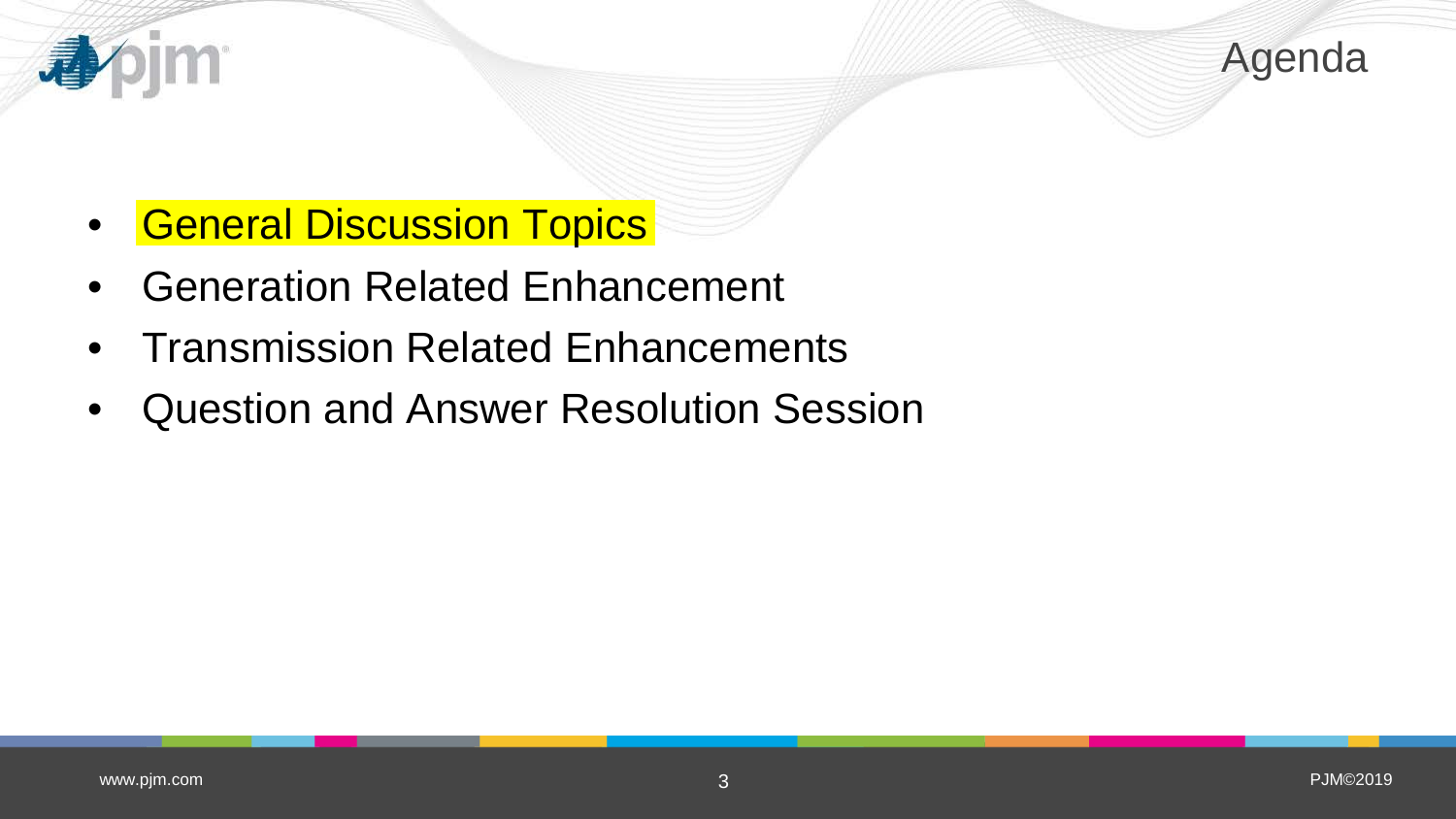#### **IM** 看

### eDART Browserless Refresh Update

## Q4 2019: Tentative Train Release

- New browserless functionality
- More details to follow
	- Refresh team currently working on UI integrations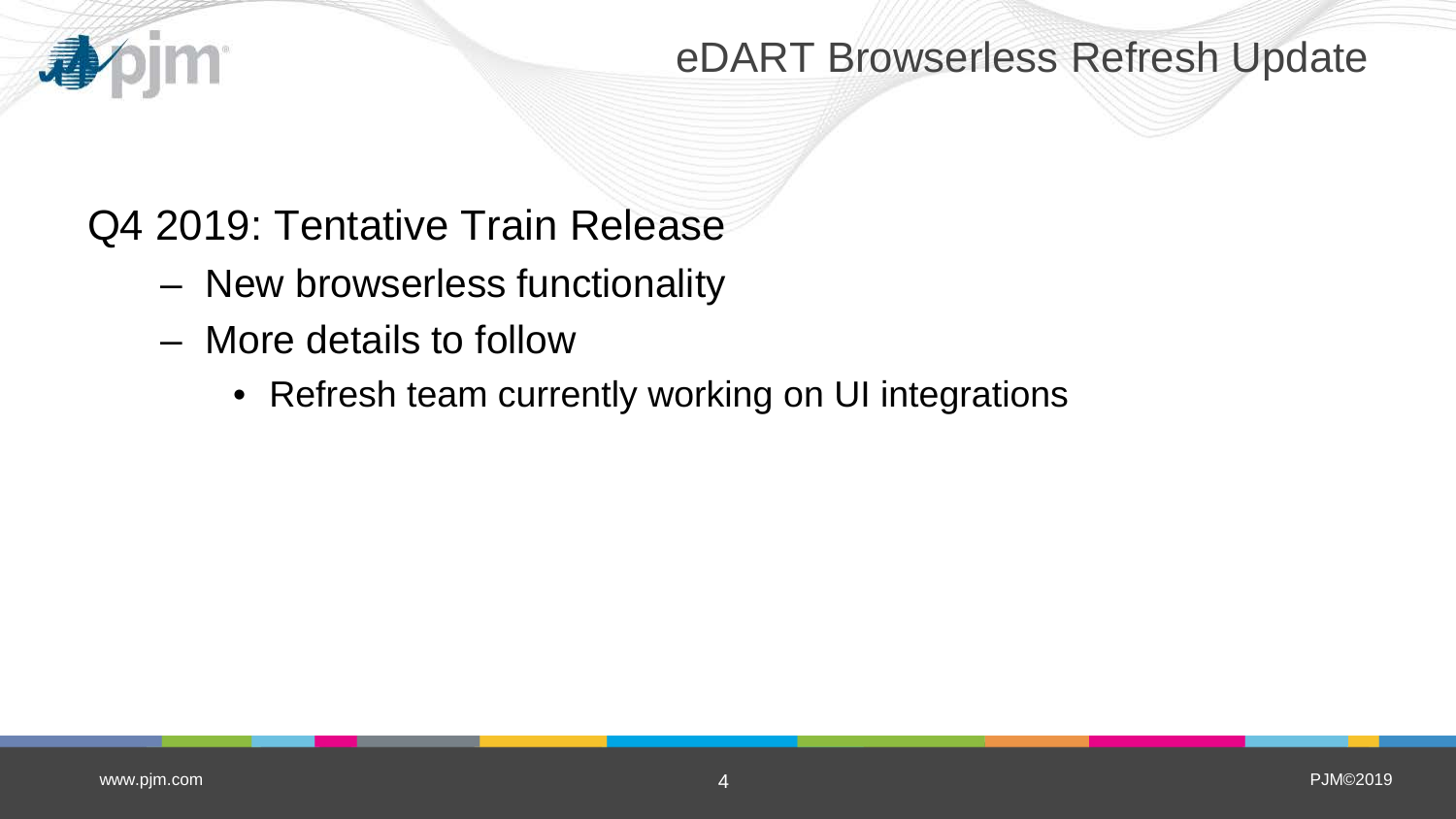

With the eDART refresh, management of eDART accounts will be migrated to Account Manager. In preparation for that:

- Use Account Manager username for new eDART account requests.
- Update email addresses for existing accounts.
	- eDART team updating email addresses using information in Account Manager.
- Clean Up Dormant Accounts.
- Notify eDART team of system accounts.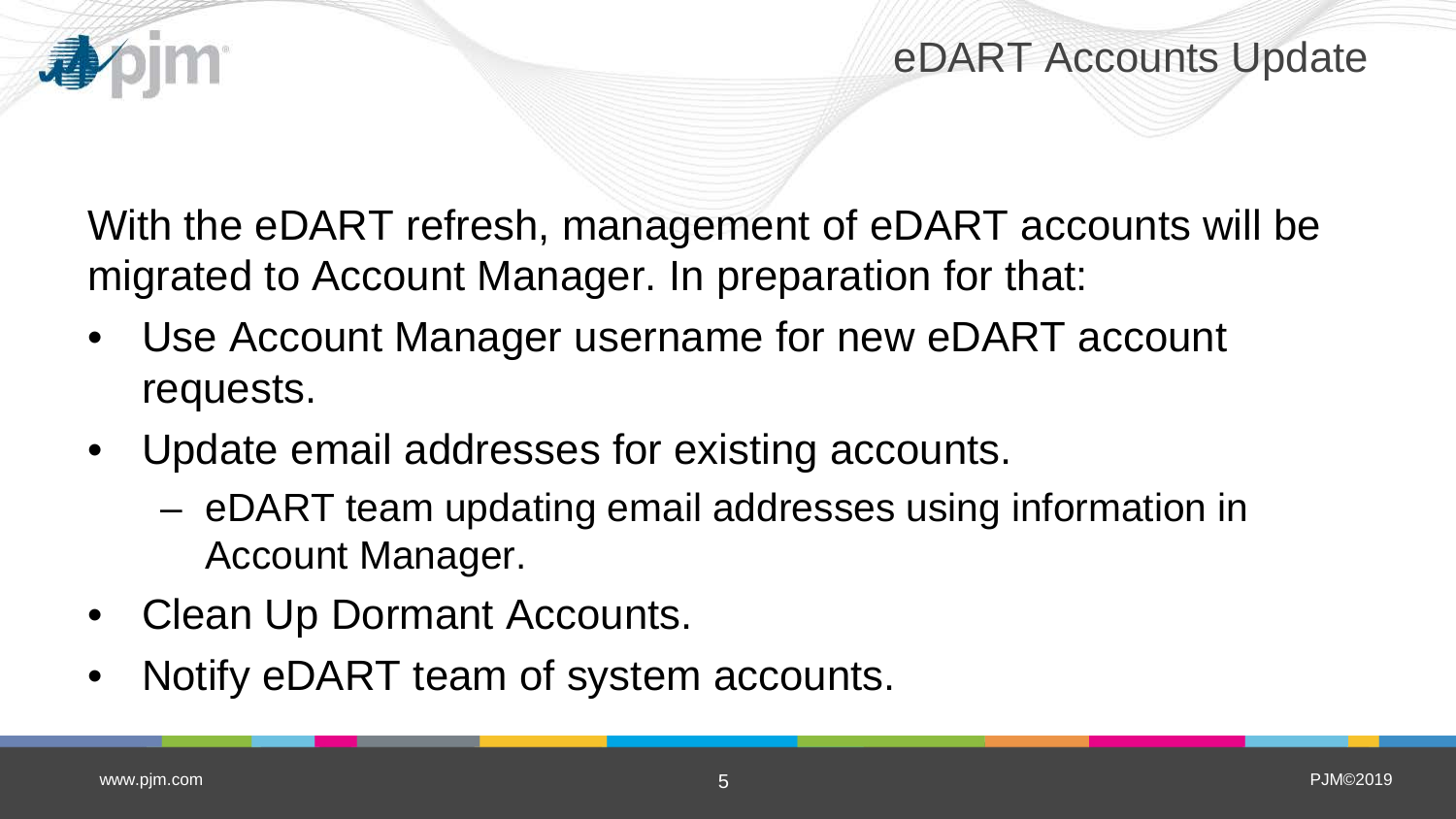

The following are scheduled to be retired in September 2019:

- Tariffequip download
	- Same as tariff download except for  $\le$ short\_name>; no recent usage.
- ssr, ssrbydate downloads and oncost/maxemergency upload
	- SSR application being retired with Manual 13 Attachment C removal ([click for more information\)](https://www.pjm.com/-/media/committees-groups/subcommittees/sos/20190502/20190502-item-10-m13-cover-to-cover.ashx).
- restorationplans download
	- No longer needed for transmission ticket uploads.
- statusreports download
	- No recent usage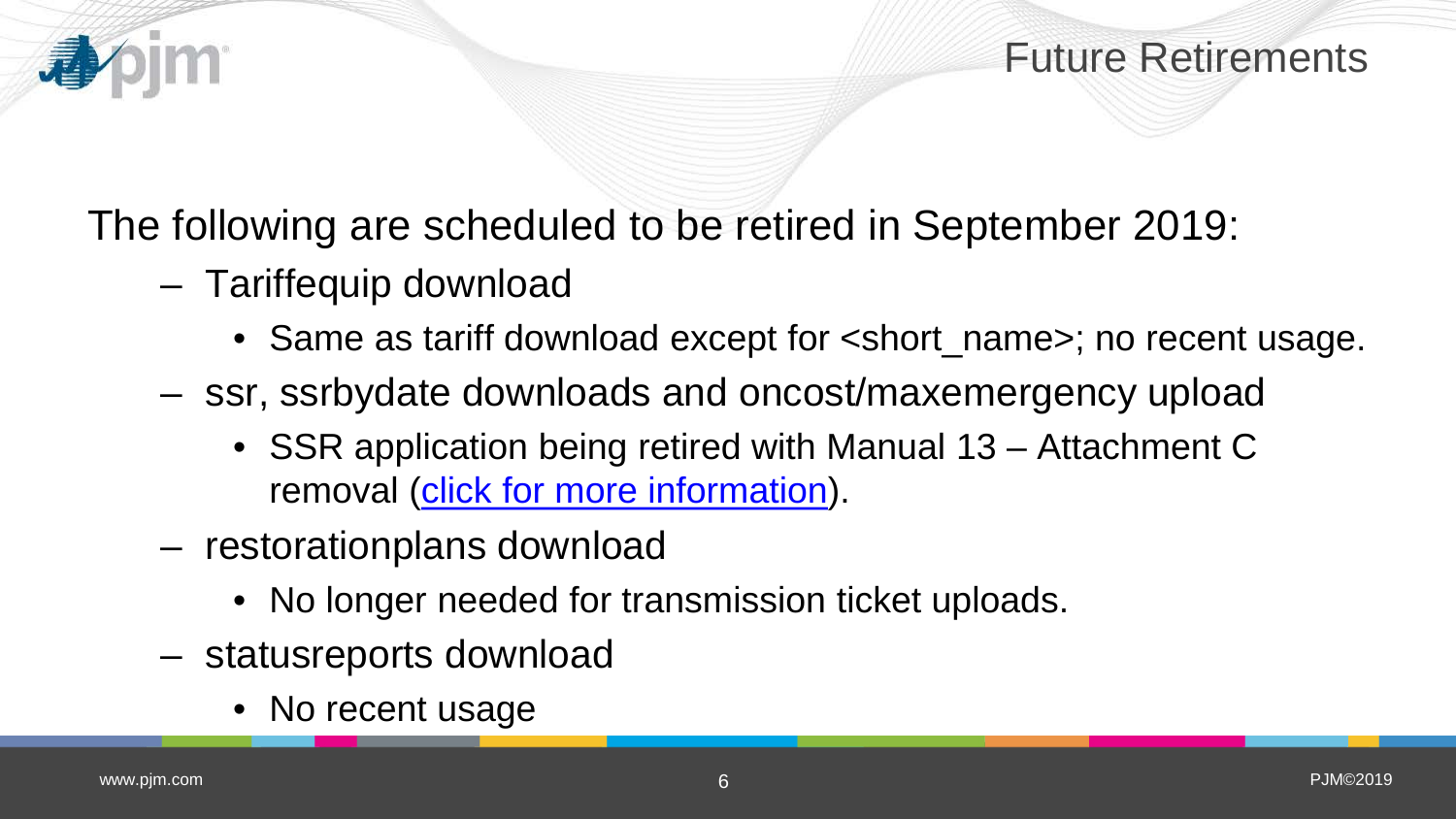

The following CSV downloads are scheduled to be retired by December 2019:

- dcurvegen
- dcurvetrans
- ratingscsv

The CSV downloads will be available via the web UI on the applicable eDART application page. E.g. TERM for ratings download.

Only XML files will be available via the XML interface.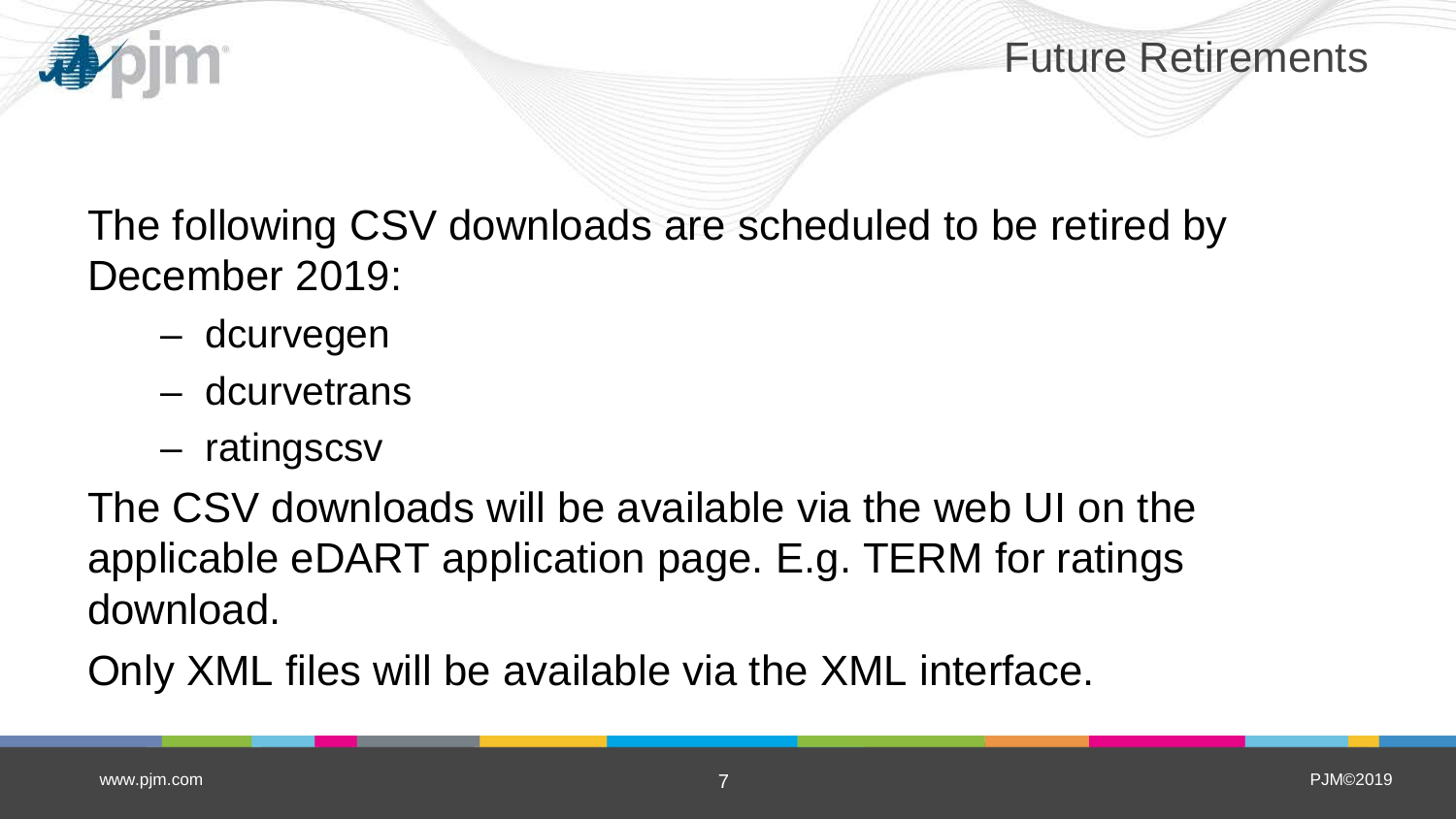eDART Release Notes added to eDART page on pjm.com: <https://www.pjm.com/markets-and-operations/etools/edart.aspx>

• High level summaries of changes to eDART per release beginning May 2019.

Schema documents, XSD and example file added to XML Documents page for Generators List download.

<https://pjm.com/pub/etools/edart/xmldocs/xmldoc.html>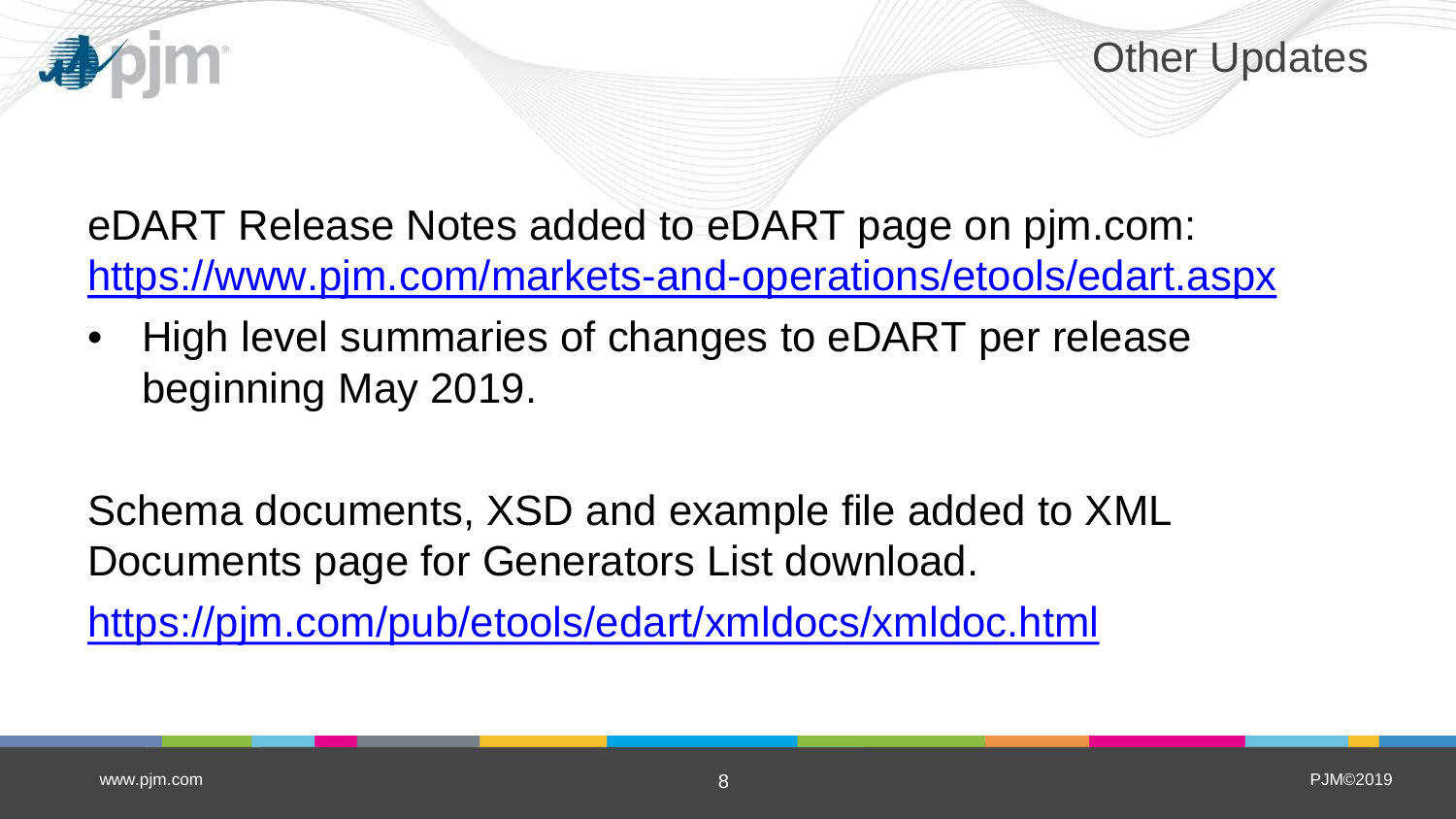

- General Discussion Topics
- **Generation Related Enhancement**
- Transmission Related Enhancements
- Question and Answer Resolution Session

4

m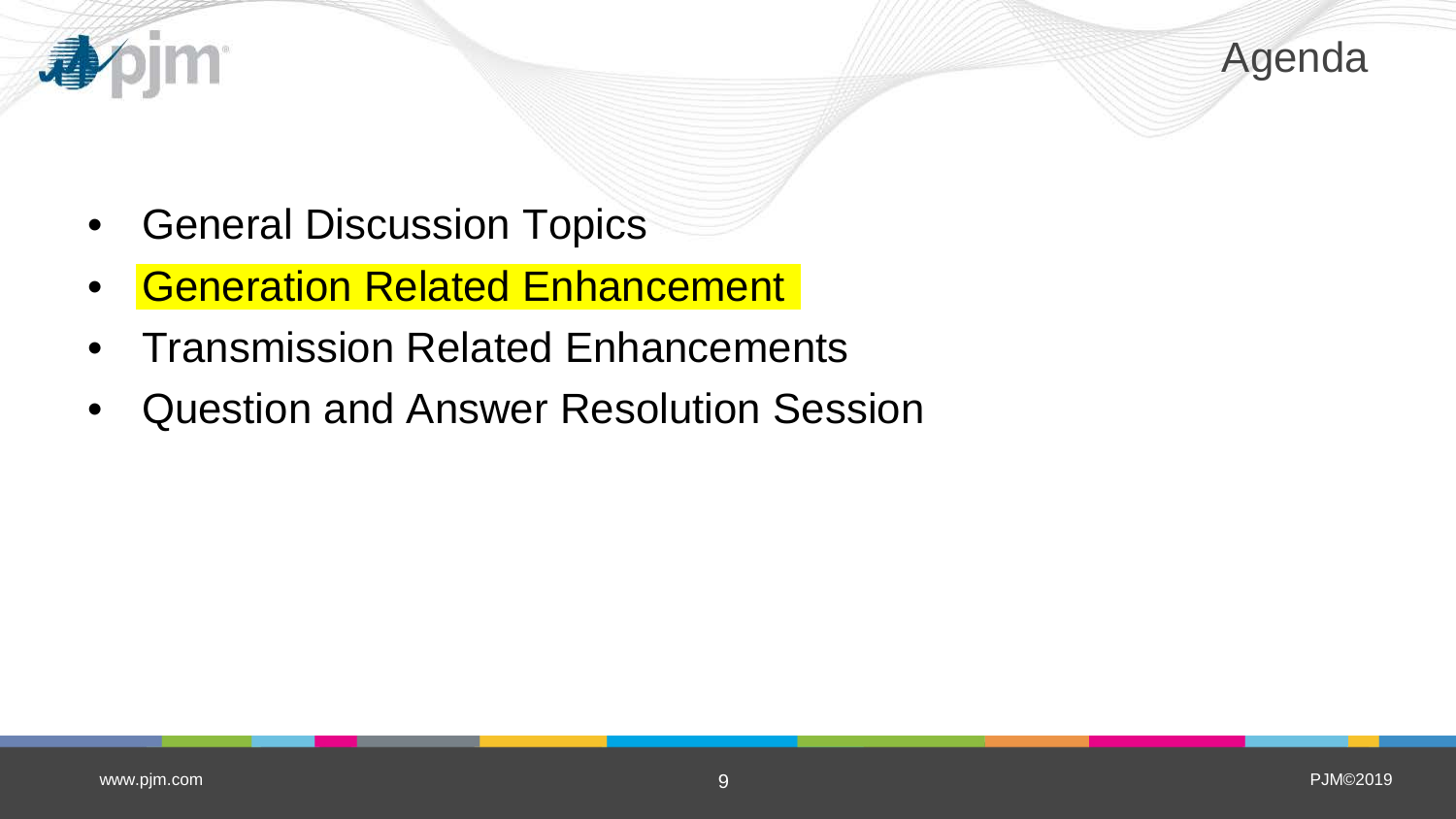Business rule implemented for submission of MW outage tickets.

- Only Unplanned MW outages can have "Unknown" as a cause type.
	- Unknown is Cause Type ID 50.
- Currently implemented for ticket submission via the web UI.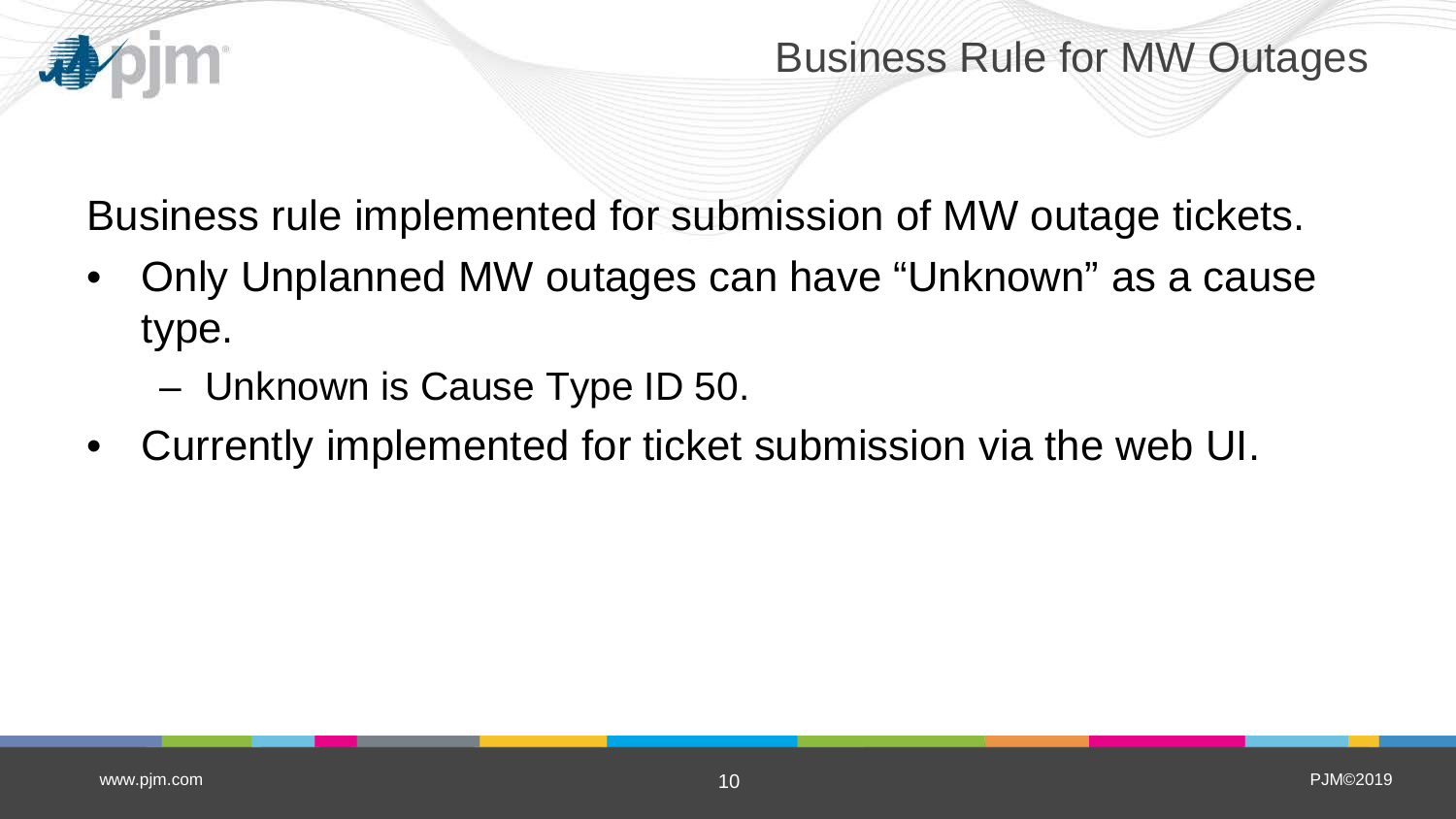

- General Discussion Topics
- Generation Related Enhancement
- **Transmission Related Enhancements**
- Question and Answer Resolution Session

看

m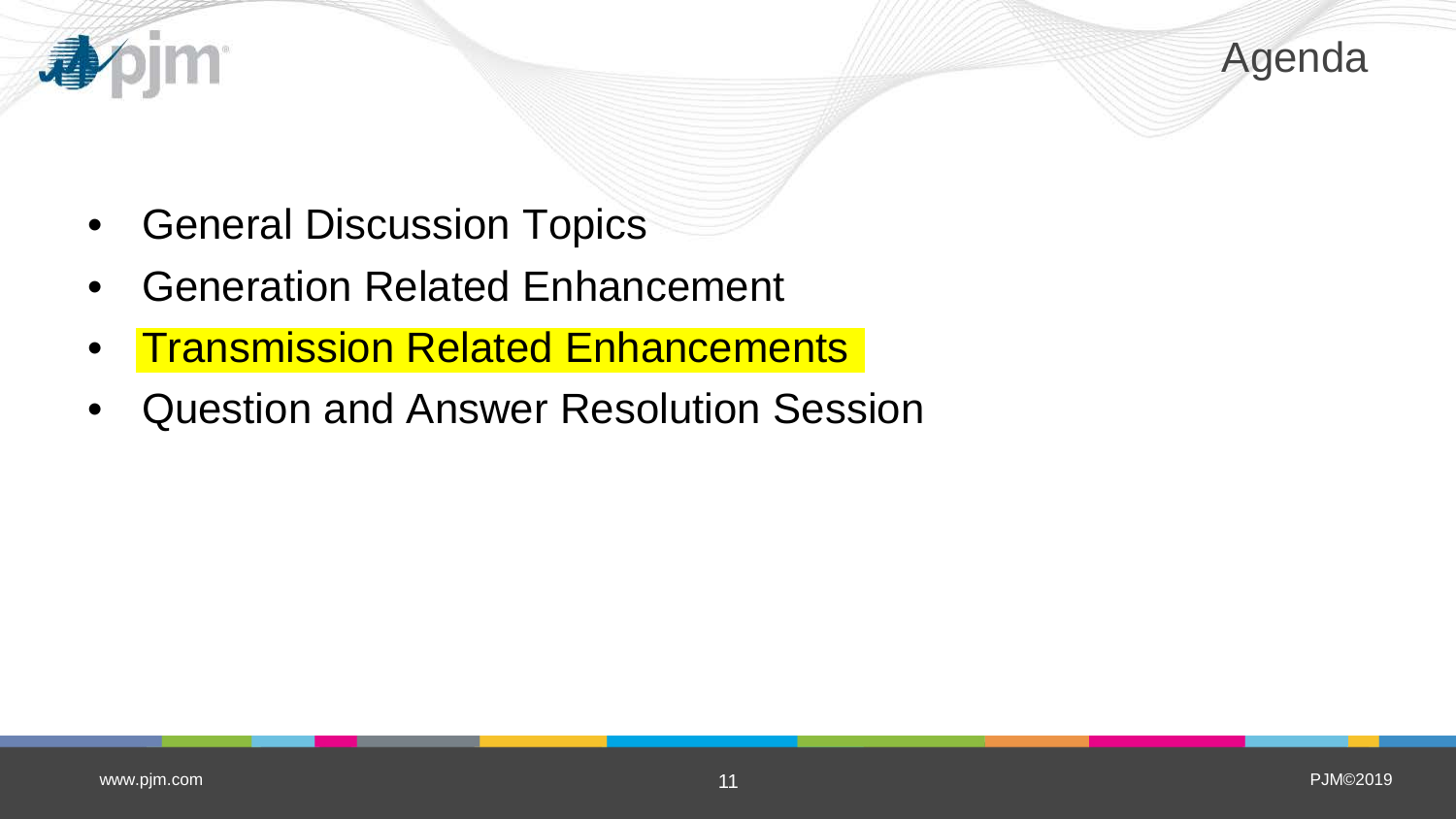#### RXB Tickets

Fixed issues with the uploaded RXB tickets not being saved in eDART.

PJM Comments added to the TERM RXB Adjustment Report download.

```
<?xml version="1.0" encoding="UTF-8"?>
<edart>- <facility>
       <company>Electric Company</company>
       <type>LINE</type>
       <station>APPLE1</station>
       <voltage>138 KV</voltage>
       <equipment>APPLE1 ORANGE 2</equipment>
       <adjustment>
         - <r>
              <initial>0.0048</initial>
              <adjusted>0.0049</adjusted>
              <percentDifference>2.0</percentDifference>
           \langle/r>
         - <x>\leinitial>0.0161\le/initial>
              <adjusted>0.0161</adjusted>
              <percentDifference>0.0</percentDifference>
           \langle x \rangle- <br> <b>bb</b><initial>0</initial>
              <adjusted>0</adjusted>
              <percentDifference>0.0</percentDifference>
          </b>
           <comment>Adiusted for Hot Weather</comment>
           <pjmComment>Awaiting review</pjmComment>
           <del>≺status>Submitted</status></del>
           <lastUpdated>2019-06-05 09:45:47</lastUpdated>
       \langleadjustment>
   </facility>
</edart>
```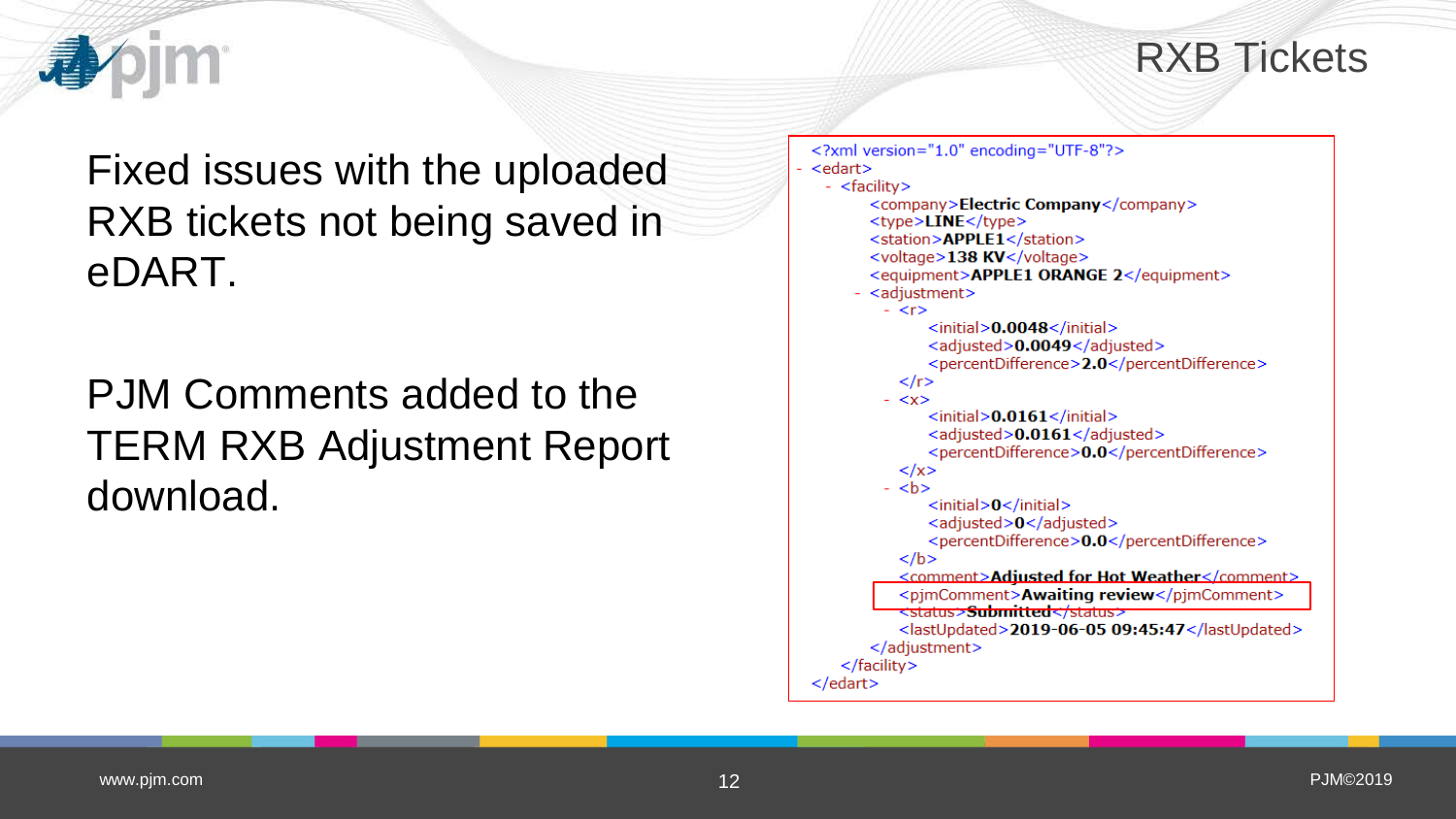#### RRC Full Download

### Company Timestamp added to RRC Full download.

Indicates the last time the RRC was updated from the company side either by ICCP, XML or web UI.

```
<?xml version="1.0" encoding="UTF-8" standalone="true"?>
- <rrcv2:rrcFull xmlns:xsi="http://www.w3.org/2001/XMLSchema-instance"
 xmlns:rrcv2="http://www.pjm.com/external/schemas/rrc/v2" xsi:schemaLocation="http://www.pjm.com/external/schemas/rrc/v2
 rrc.xsd"<reportRequestId>892</reportRequestId>
     <rrcType>Peak</rrcType>
     <requestTimeStamp>2019-05-23T14:29:33.000-04:00</requestTimeStamp>
     <currentTimeStamn>2019-06-05T16:41:22.000-04:00</currentTimeStamn>
     <companyTimestamp>2019-05-23T14:40:30.000-04:00</companyTimestamp>
     <description>New RRC initiated for 5/23.</description>
   - <to notes>
        <to note to name="ABC'')
     \lt/to notes>
   - <to responses>
        <to_response to_name="ABC"/>
     </to_responses>
   - <equipment>
```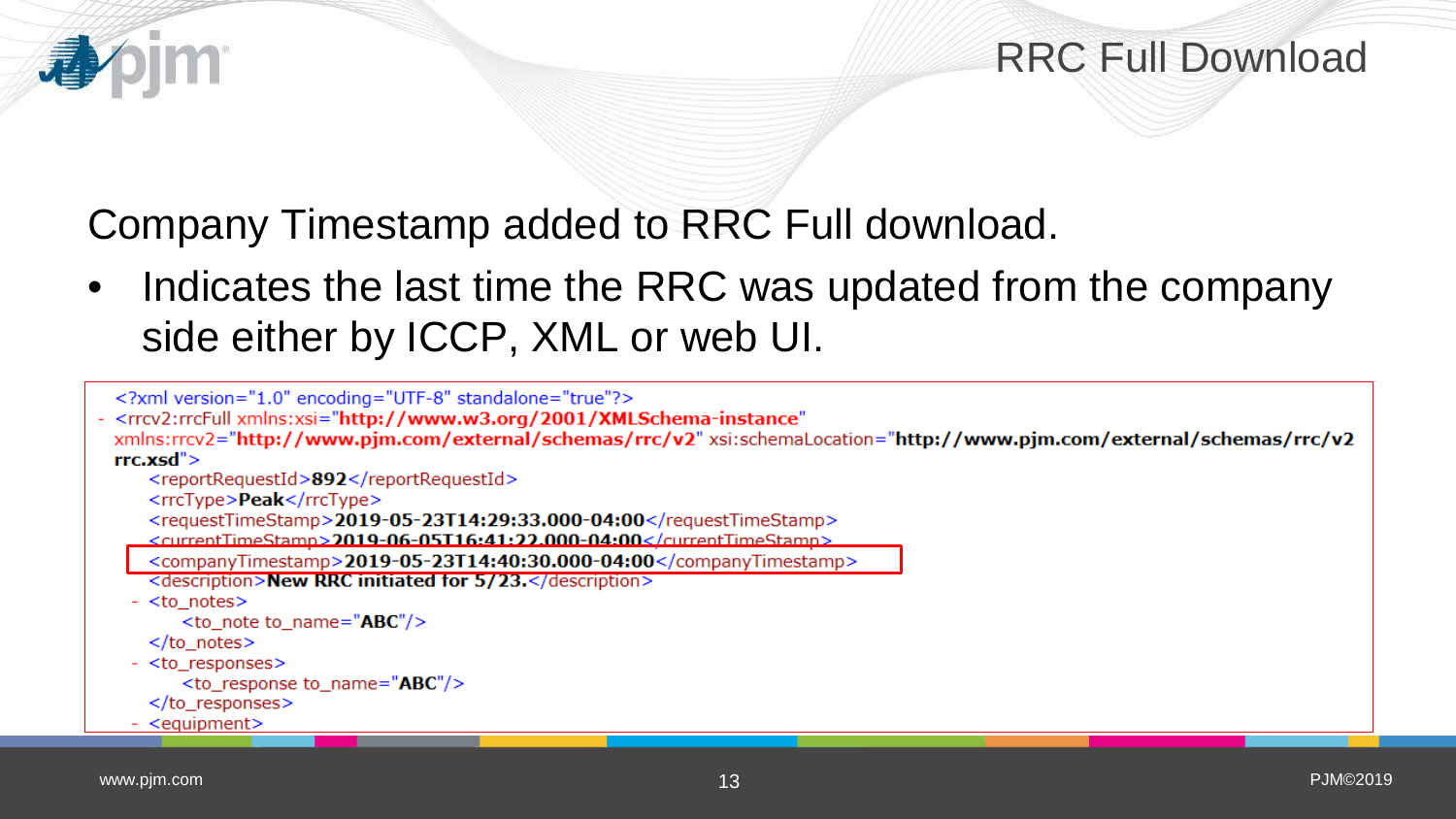

Voltage Limits - new tool for Transmission users to update and view current voltage limits on buses.

• May include a new Effective Limits download

**IM** 

看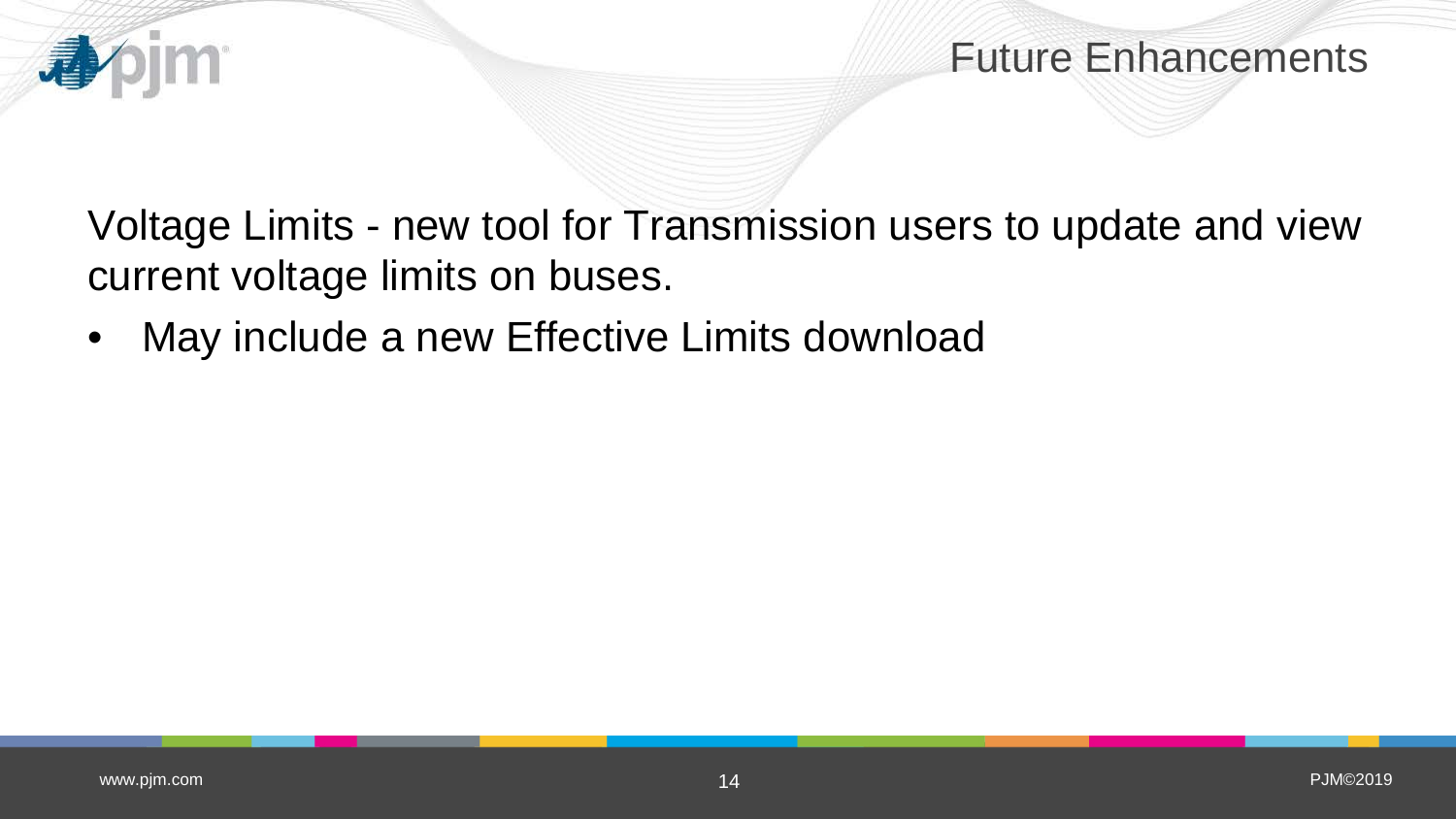

- General Discussion Topics
- Generation Related Enhancement
- Transmission Related Enhancements
- Question and Answer Resolution Session

4